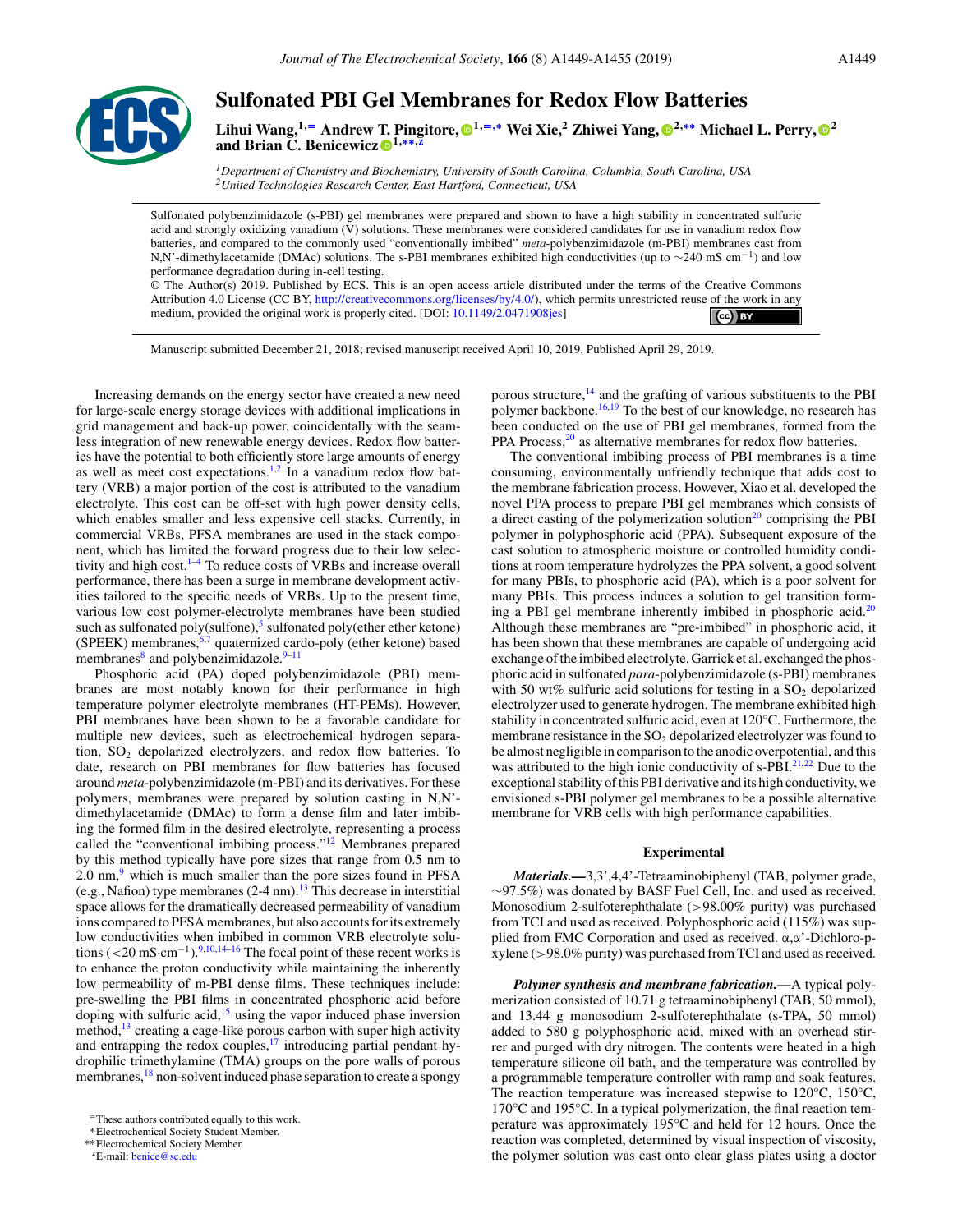blade with a controlled gate thickness of 15 mils. The cast solution was hydrolyzed into membranes in a humidity chamber regulated to 55% R.H. at 25°C.

*Acid exchange.—*As-cast membranes were placed in DI water baths, and the pH of the water was monitored using pH strips. Water baths were replaced every 8 hours until a pH of 7 was recorded. At this point the membrane was either placed into a 2.6 M sulfuric acid bath for 24 hours to ensure equilibrium of acid doping, or the membrane was further modified by a crosslinking reaction.

*Post-membrane formation crosslinking.—*After PA removal the PBI gel membranes were allowed to soak in a bath of 0.0523 M solution of α,α'-dichloro-p-xylene in methanol. The bath was covered, heated to 30°C, and agitated with a magnetic stir bar. Crosslinking reactions were typically allowed to proceed for 6 hours. The membrane was then washed with DI water and methanol cyclically, at least three times. The membrane was then transferred to a 2.6 M sulfuric acid (SA) bath for 24 hours for acid doping.

*Membrane composition.—*The composition of sulfuric aciddoped PBI membranes was determined by measuring the relative amounts of polymer solids, water, and acid in the membranes. The sulfuric acid (SA) content of a membrane was determined by titrating a membrane sample. After the s-PBI membrane sample was removed from 2.6 M SA, the membrane was wiped to remove excess liquid and weighed. Then the sample was put in 20 ml DI water and stirred at 35°C overnight to leach the acid from the membrane. A standardized sodium hydroxide solution (0.10 M) was used to titrate the sample using a Metrohm 888 DMS Titrando autotitrator. Once titrated, the sample was thoroughly washed with DI water and dried at reduced pressures at 120°C overnight. The dried sample was then weighed to determine the polymer solids content of the membrane.

Using Equations 1 and 2, the polymer weight percentage and sulfuric acid weight percentage can be determined, respectively;

$$
Polymer \ w/w \ \% = \frac{W_{dry}}{W_{sample}} \cdot 100 \tag{1}
$$

$$
Acid \ w/w \ \% = \ \frac{M_{acid} \cdot V_{NaOH} \cdot c_{NaOH}}{2 \cdot W_{sample}} \tag{2}
$$

where *Wsample* is the weight of the sample before titration, *Wdry* is the weight of final dried sample after titration, *Macid* is the molecular weight of sulfuric acid, and  $V_{NaOH}$  and  $c_{NaOH}$  are the volume and concentration of the sodium hydroxide solution required to neutralize the sulfuric acid to the first equivalence point. It is important to note that even though the second proton of sulfuric acid is much less acidic than the first, it is still a strong enough acid to cause both protons to be titrated simultaneously,  $pK_{a1} = -3$  and  $pK_{a2} = 2$ .

*Ionic conductivity.—The membranes were imbibed with sulfuric* acid and  $V^{4+}$  ions by immersion in both 2.6 M sulfuric acid and a VRB electrolyte solution, 1.5 M VOSO<sub>4</sub> in 2.6 M sulfuric acid, which is the fully-discharged VRB posolyte solution. In-plane conductivity of the membrane was measured by a four-probe electrochemical impedance spectroscopy (EIS) method using a FuelCon (TrueData EIS PCM) electrochemical workstation over the frequency range from 1 Hz to 50 kHz. A membrane sample with a typical geometry of 1.0 cm  $\times$ 4.0 cm was fixed into the measuring 4-electrode head of the instrument. The ionic conductivity of the membrane was calculated using the following equation:

$$
\sigma = \frac{d}{l \cdot w \cdot R_m} \tag{3}
$$

where *d* is the distance between the two inner probes, *l* is the thickness of the membrane, *w* is the width of the membrane, and  $R_m$  is the ohmic resistance determined by the model fitting. Conductivities were measured at room temperature (23°C), which is within the normal operating conditions of VRB systems (typically 20 to 50°C).

*Tensile testing.—*Mechanical properties of s-PBI, s-PBI-x and conventional imbibed m-PBI were evaluated in tension using an Instron 5543A mechanical tester. The membrane samples were taken from the DI water bath and cut into Type 5 dogbone shaped specimens. The membranes were stretched at r.t. at 20mm min−<sup>1</sup> until failure. The stress-strain curves were used to record the stress and elongation at the break.

*Vanadium permeability.—*The crossover of vanadium(IV) (VOSO4) was measured utilizing a PermeGear "side-by-side" direct permeation cell. The cell has two chambers with a 45 mL volume separated by the membrane under test. The temperature of the chambers was regulated at 25°C with a recirculating water bath. A typical test experiment contained  $1.5 M VOSO<sub>4</sub>$  in 2.6 M sulfuric acid in the donor chamber and 1.5 M MgSO4 in 2.6 M sulfuric acid in the receptor chamber. The concentration of vanadium(IV) in the receptor chamber was measured using the strong absorption at 248 nm with a Shimadzu UV-2450 UV/Vis spectrometer at various time intervals. The  $VO^{2+}$ permeability can be calculated using Fick's diffusion law, Equation 4,

$$
P_{s}t = \ln\left[1 - 2\frac{c_r(t)}{c_r(0)}\right] \left[-\frac{Vd}{A}\right]
$$
 [4]

where:  $c_r(t)$  is the receptor VOSO<sub>4</sub> concentration at time *t*,  $c_r(0)$  is the donor initial  $VOSO<sub>4</sub>$  concentration,  $V$  is the donor and receptor solution volume, *d* is the membrane thickness, *A* is the active area of the membrane, and  $P_s$  is the salt permeability.<sup>4</sup>

*Membrane stability in oxidative V(V) solution.—*Membranes were soaked in a solution of 1.5 M  $V^{5+}$  in 2.6 M sulfuric acid. The solution was periodically titrated using a Hiranuma Auto Titrator COM-1700 against a control solution that did not contain a polymer membrane to measure the concentration of  $V^{5+}$  and  $V^{4+}$  ions.

*Flow battery cell and durability test.—*The VRB test cell consisted of  $24 \text{ cm}^2$  active area and utilized interdigitated flow fields for liquid electrolyte solutions machined into carbon plates (Tokai G347B), designed and assembled by United Technologies Research Center (UTRC). The membranes were sandwiched between identical carbon paper electrodes provided by UTRC that were heat treated to 400°C for 30 hours in air, and gasketed with polytetrafluoroethylene (PTFE) films. The charge/discharge cycling performance was measured at constant current densities ranging from 0.072 A/cm<sup>2</sup> to 0.484 A/cm2 using a multi-channel potentiostat (Model BT2000, Arbin Instrument Inc., College Station, TX).

For each current density (identical and constant during charge and discharge), the cell was equipped with two reservoirs starting with 100 mL of new electrolyte per side, which consisted of 1.60 M of vanadium species having 3.55 average oxidation state and 4.2 M total sulfur content (Riverside Specialty Chemicals Inc. New York, NY). The electrolytes were circulated through the cell at a constant flow rate of 120 mL/min by two acid-resistant diaphragm pumps (KNF Neubarger). A stream of humidified nitrogen was purged through the head space of the reservoirs to prevent air intrusion during testing. The cell and electrolyte solution temperature were not controlled and were approximately 20°C. The cell was initially charged by 2A constant current to create the posolyte in the positive side and the negolyte in the negative side, as has been described elsewhere.<sup>23</sup> Then the cell was continuously charge/discharge cycled for 23 cycles between the cell's voltages described in Table I, which led to approximately 80% SOC at the end of the charge and approximately 20% SOC at the end of the discharge. The average round-trip cycling efficiencies of cycles #4 to #14 are presented (Figure S1) and discussed in the Results and **Discussion** 

The in situ chemical stability test was conducted by examining the FTIR and inherent viscosity (I.V.) of membranes. The membranes after cell testing were washed with DI water several times until all the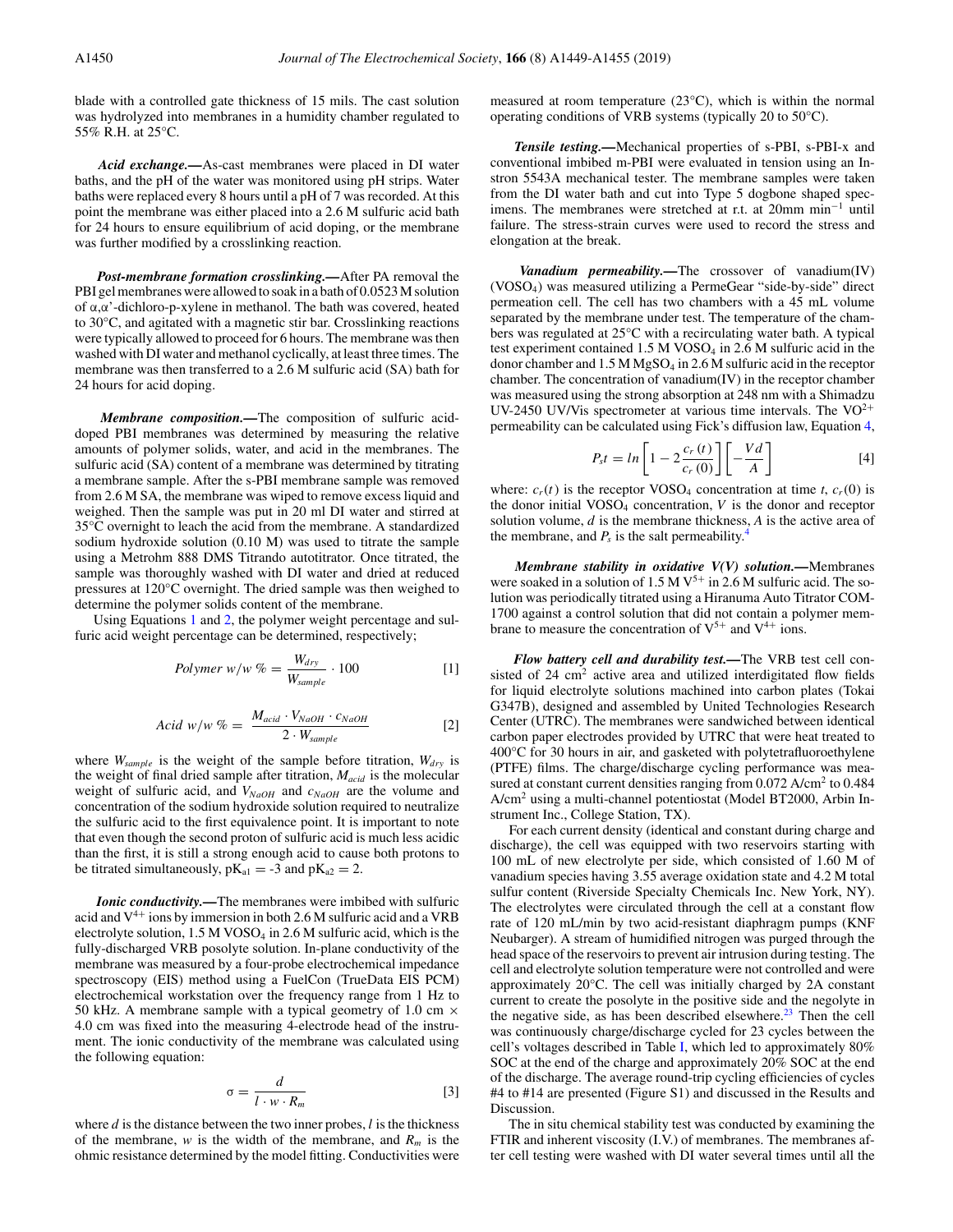#### **Table I. The cell voltage window for charge/discharge cycling tests.**

| Charge/discharge density  | Cell voltage at the end of charge | Cell voltage at the end of discharge |
|---------------------------|-----------------------------------|--------------------------------------|
| $0.072$ A/cm <sup>2</sup> | 1.525 V                           | 1.150 V                              |
| $0.242$ A/cm <sup>2</sup> | 1.610V                            | L100V                                |
| $0.483$ A/cm <sup>2</sup> | 1.725 V                           | $1.000\mathrm{V}$                    |

acid and vanadium ions were removed. The samples were then dried at 120°C for FT-IR and I.V. measurements. Attenuated total reflectance (ATR) infrared spectra were recorded using a Perkin-Elmer Spectrum 100-FTIR with diamond/ZnSe triple reflection crystal. After dissolution of samples in 96% sulfuric acid at 0.2g dL−<sup>1</sup> concentrations, IVs were measured using an Ubbelohde viscometer equilibrated in a water bath set at 30.0°C. Inherent viscosity was calculated by Equation 5,

$$
\ln\left[(t)\left(t_0\right)^{-1}\right]c^{-1} = Inherent Viscosity\left(dL\,g^{-1}\right) \tag{5}
$$

# **Results and Discussion**

The area power density of a flow battery is highly dependent on the ionic conductivity of the membrane. m-PBI membranes prepared from the conventional imbibing process have relatively low conductivities, which prevents operation at high current densities and high efficiencies. Herein, we investigate the use of a highly conductive membrane, s-PBI, for their use in VRB cells, Scheme 1.

The ex-situ membrane properties for s-PBI gel membranes (both uncrosslinked and crosslinked) and m-PBI membranes formed from the conventional imbibing process are shown in Table II. The room







**Scheme 1.** Polymerization of s-PBI in PPA and membrane crosslinking modification reaction.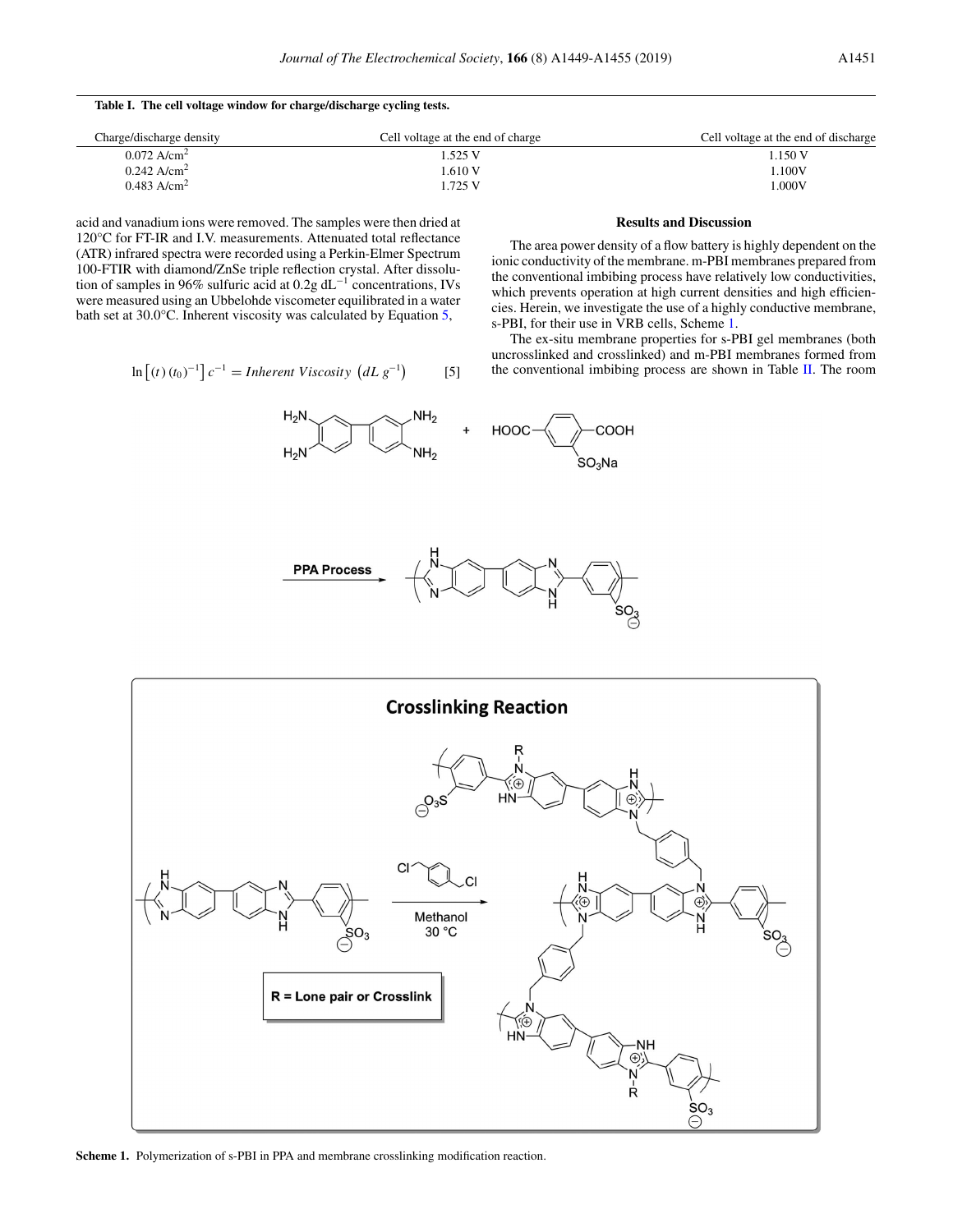| Membrane                          | $VO^{2+}$ Permeability<br>$\rm (cm^2 \cdot s^{-1})$ | Wet thickness<br>$(\mu m)$ | Conductivity<br>$(mS \cdot cm^{-1})^a$ | Conductivity<br>$(mS \cdot cm^{-1})^b$ | Polymer<br>content ( $wt\%$ ) | SΑ<br>content ( $wt\%$ ) | Water<br>Content (wt $\%$ ) |
|-----------------------------------|-----------------------------------------------------|----------------------------|----------------------------------------|----------------------------------------|-------------------------------|--------------------------|-----------------------------|
| $s-PBI$                           | $5.74 \times 10^{-7}$                               | 220.2                      | 592.7                                  | 242.1                                  | 18.8                          | 23.1                     | 58.1                        |
| $s-PBI-x$                         | $5.23 \times 10^{-7}$                               | 269.3                      | 537.3                                  | 240.2                                  | 30.6                          | 35.6                     | 33.8                        |
| m-PBI (conventionally<br>imbibed) | $2.53 \times 10^{-11}$                              | 40.1                       | 13.1                                   | 12.2                                   | 65.6                          | 26.0                     | 8.4                         |
| Nation 212                        | $6.40 \times 10^{-9}$                               | 51.5                       | 44.5                                   | 23.1                                   | N/A                           | N/A                      | $5.0*$                      |

#### **Table II. Ex-situ properties of s-PBI membranes, conventional m-PBI films and Nafion 212.**

<sup>a</sup>Conductivity at r.t. after soaking in 2.6 M sulfuric acid.

<sup>b</sup>Conductivity at r.t. after soaking in V(IV)/H<sup>+</sup> solution (1.5 M VOSO<sub>4</sub> + 2.6 M sulfuric acid) for 3 days.

∗The data is from Nafion information sheet for the membrane, as-received.

temperature conductivity of the membranes was evaluated in both 2.6 M sulfuric acid and a  $V(IV)/H^+$  solution found in typical operating cell conditions. s-PBI gel membranes exhibit much higher conductivities as compared to the m-PBI membranes in both sulfuric acid and the VRB-electrolyte solution. The room temperature conductivities of the s-PBI and crosslinked s-PBI membranes were in the range of 537–593 mS·cm−<sup>1</sup> compared to 13.1 mS·cm−<sup>1</sup> for conventionally imbibed *m*-PBI in sulfuric acid and 240–242 mS·cm−<sup>1</sup> compared to 12.2 mS·cm−<sup>1</sup> in the VRB electrolyte, respectively.

The slight difference in conductivity in sulfuric acid between the two s-PBI membranes is likely a result of cross-linking. s-PBI-x in Table II is a s-PBI film that underwent a cross-linking modification post-hydrolysis of the membrane. The crosslinker forms bonds with the imidazole nitrogen and may slightly inhibit proton pathway through the hydrogen bond networks. When comparing imbibed solutions, the differences in conductivity of the gel membranes in VRB-electrolyte solutions is largely eliminated. The general differences in conductivities when comparing pure sulfuric acid and VRBelectrolyte imbibed membranes is thought to occur from two factors. The first is that vanadium ions may interact with the membrane by attractive forces with the negatively charged sulfonate group (pKa ∼ -2), impeding the flow of other cations. The decrease in conductivity in the PBI gel membranes is most likely attributed to the lower intrinsic conductivity of the VRB posolyte solution in the discharged state, which is approximately 3.5X lower than 2.6M sulfuric acid at room temperature, where 1.5M  $V^{4+}$  and 4M sulfate is 229 mS/cm and 2.6M sulfuric acid is 800 mS/cm.<sup>24</sup> The second factor that contributes to the decrease in ionic conductivity of the VRB electrolyte solution is the increase in viscosity of the VRB electrolyte relative to an acid-only solution.<sup>25</sup> PBI gel membranes have a considerably open morphology that enhances ionic conductivity by allowing not only cation transport via the Grotthuss mechanism but also mobility of the electrolyte in the membrane, thus ion transport through the membrane will also be affected by the increase in viscosity due to the incorporation of vanadium ions.

The electrolyte mobility in the PBI gel membrane is a plausible rationalization to explain the higher vanadium permeability compared to the conventionally imbibed membrane. This result is also not unexpected when considering the polymer solids of the membrane. From the data in Table II it is evident s-PBI membranes have a relatively small amount of polymer relative to the amount of electrolyte in the membrane compared to m-PBI. With the expectation of PBI gel membranes possessing higher crossover of vanadium ions, we devised a mitigation route to chemically crosslink the PBI chains to fill interstitial space and limit chain mobility. Although the permeability of the s-PBI-x may still be too high for practical applications this slight modification does lower the permeability when compared to the noncrosslinked membrane and without having a negative effect on conductivity. Since this technique can be applied to many PBI derivatives, it could be used to further adjust the properties of PBI membranes as needed. At this time, we have not found a facile way to determine the cross-link density of the gel membrane, as typical gravimetric and rheological techniques carry large amounts of error with as-cast imbibed gel membranes. $26-28$  However, to confirm crosslinking occurred, a 50 mg sample of neutralized dried membrane was heated in 800 mL N,N'-dimethylacetamide at reflux for 48 hours. Under these conditions no membrane deterioration or solution color change was observed for the crosslinked sample, but dissolution was observed for the non-crosslinked polymer film.<sup>29</sup>

The polymer composition was then analyzed by infrared spectroscopy (IR) (Figure 1). Initially, triple pass attenuated total reflectance IR spectroscopy was used to confirm the presence of the sulfonic acid moiety in the polymer structure for PPA processed films. Three regions of signals showing the presence of the sulfonic acid groups were observed and are consistent with the literature.<sup>30</sup> The peak at 800 cm−<sup>1</sup> corresponds to the symmetric S-O bond, meanwhile the peaks at 1022 and 1070 cm<sup>-1</sup> arise from the  $S = O$  symmetric double bonds. There are strong bands at 1164 and 1225 cm−<sup>1</sup> corresponding to the asymmetric stretching of  $S = O$ . Typical absorption bands from the benzimidazole ring appear in the range 1650-1500 cm−<sup>1</sup> and are characteristic of the  $C=CC=N$  stretching vibrations in the imidazole. Additionally, the absence of a strong band in the 1700-1650 cm−<sup>1</sup> region is indicative of complete ring closure of the imidazole ring.

Table  $III$  shows the average stress and strain at break results for water imbibed s-PBI, s-PBI-x, conventional m-PBI and Nafion 212 membranes while Figure 2 shows representative stress-strain curves for water imbibed s-PBI, s-PBI-x and conventional m-PBI membranes. The conventional m-PBI film has much higher stress at break (∼119 MPa), and a strain at break of 21% suggesting it is a hard and strong film. In contrast, s-PBI gel membranes prepared via PPA process showed different material properties. The average stress at break values were 2.8 and 7.8 MPa, while the strain at break values were 35.4% and 66.0% for s-PBI and s-PBI-x respectively. Thus these materials are softer and more elastic material and clearly reflect the higher water content of the sulfonated PPA processed materials. It is interesting to note that the open structure of the membrane is retained, even through multiple acid and water exchange steps. The s-PBI-x membranes showed higher mechanical properties than the s-PBI membranes and illustrates that crosslinking can be used to increase the mechanical properties in PBI gel-type membranes.

There are four common oxidation states for vanadium, all of which are present in the VRB electrolyte during normal operation. Of these,  $VO_2^+$  [V(V)] bears the highest oxidation state (+5). The facile reduction of this compound makes it a good oxidizing agent. During VRB operation,  $VO_2$ <sup>+</sup> is present in increasing concentrations as the battery is being charged. Due to its oxidative nature and the potential for prolonged interactions with the membrane separator, it is imperative to study the stability of the membrane under such oxidative conditions. The oxidative stability of the s-PBI base polymer was monitored by soaking a membrane in 2.6 M sulfuric acid with approximately 1.5 M of V(V). Over the course of 1 year soaking in this fully-charged VRB posolyte solution, various titration measurements were conducted to determine the concentration of  $V(V)$  remaining and the presence of V(IV) which would be produced consequently from membrane oxidation (vanadium reduction). Table IV shows that the concentration of  $V(V)$  is consistent with the control bath (no membrane) and the lack of V(IV) present suggests that s-PBI polymers are stable under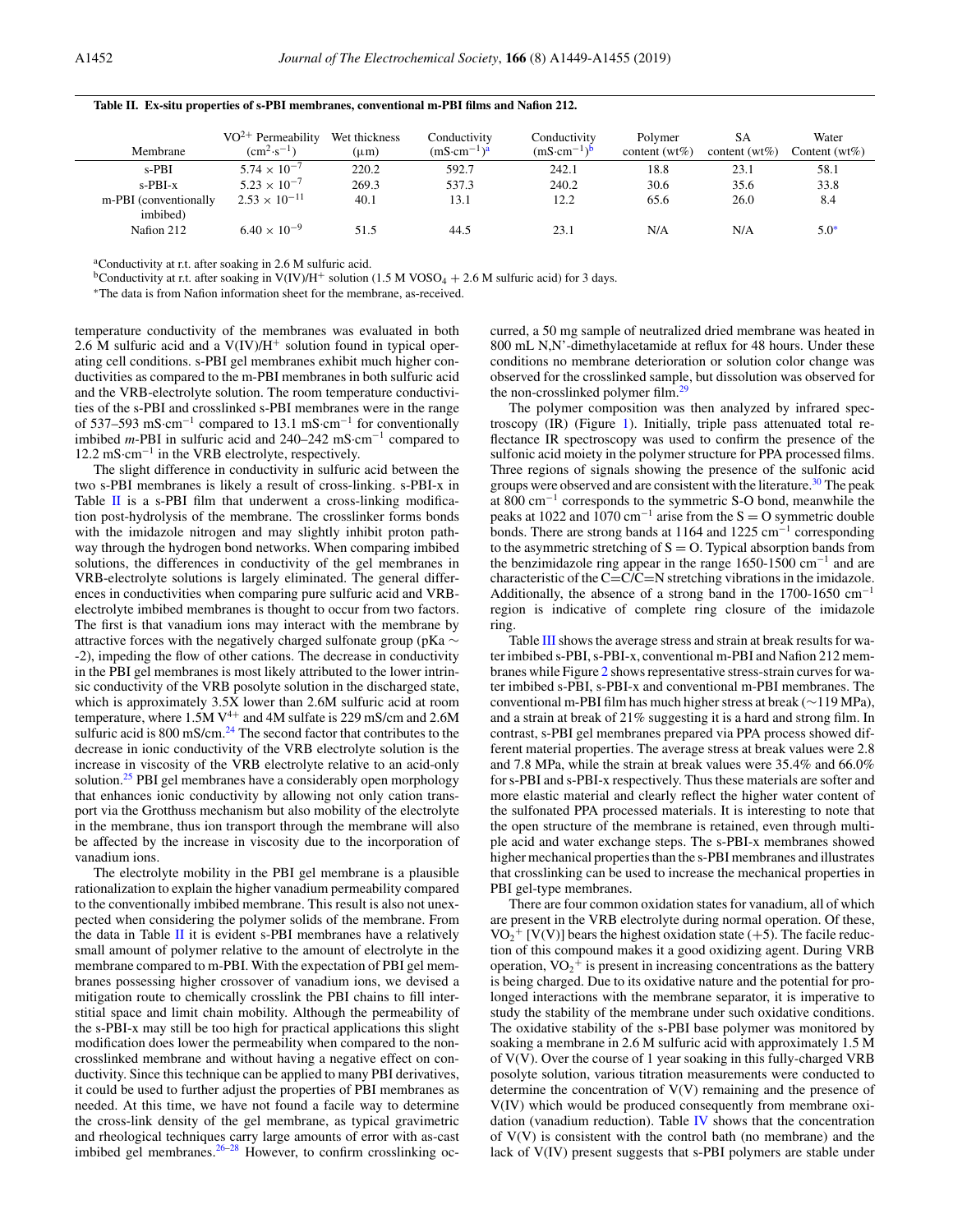

**Figure 1.** ATR-FTIR spectra of a) s-PBI membrane before cell testing; b) s-PBI membrane after cell testing; c) s-PBI-x membrane before cell testing; b) s-PBI-x membrane after cell testing. All membranes were examined after treatment overnight at 120°C.

these harsh conditions. This stability is not common for fully organic polymer membranes.<sup>31</sup>

Membranes were tested in flow battery cells designed and assembled by United Technologies Research Center with specialized flow fields for liquid electrolytes. Figure 3A shows polarization curves from 0–1.1 A/cm2. The inability of conventionally imbibed m-PBI membranes to operate at high current densities is clearly apparent. This is attributed to the low ionic conductivity of the densely packed morphology. Both the s-PBI and its cross-linked form have relatively high acid doping levels and high ionic conductivity, which allows them to perform at substantially higher currents densities. This is also reflected in the relatively high voltage efficiencies, Figure 3B, where the voltage ratio of discharge to charge at  $483.3 \text{ mA/cm}^2$  is similar to that of conventionally imbibed m-PBI at a current density that is 6.7X lower (71.7 mA/cm2). Since conventionally imbibed m-PBI performed poorly under these test conditions, cycling efficiencies could not be assessed beyond 200 mA/cm2.

Furthermore, there is only a slight difference in performance and voltage efficiency between the s-PBI and s-PBI-x. This can be explained by the slightly higher conductivity of s-PBI compared to s-PBI-x. However, the coulombic efficiency, the ratio of electrons discharged to charged, is lower and particularly noticeable at low current



**Figure 2.** Stress-strain curves for water imbibed s-PBI (80.4  $\pm$  0.7% H<sub>2</sub>O), s-PBI-x (76.8  $\pm$  0.3% H<sub>2</sub>O) and conventional m-PBI (16.3  $\pm$  2.9% H<sub>2</sub>O) membranes.

#### **Table III. Tensile test results of s-PBI membranes, conventional m-PBI films and Nafion 212.**

|                         |                |                 | m-PBI (conventionally |                  |
|-------------------------|----------------|-----------------|-----------------------|------------------|
| Membrane                | $s-PBI$        | s-PBI-x         | imbibed)              | Nafion 212       |
| Stress at break (MPa)   | $2.8 \pm 0.4$  | $7.8 \pm 1.2$   | $119.0 \pm 0.6$       | 32 <sup>a</sup>  |
| Strain at break $(\% )$ | $35.4 \pm 2.8$ | $66.0 \pm 14.2$ | $21.0 \pm 4.5$        | 3.5 <sup>a</sup> |

Note: The data for the pristine samples give error bars derived from the calculated standard error for  $n = 3$  measurements. <sup>a</sup>The data is from Nafion information sheet.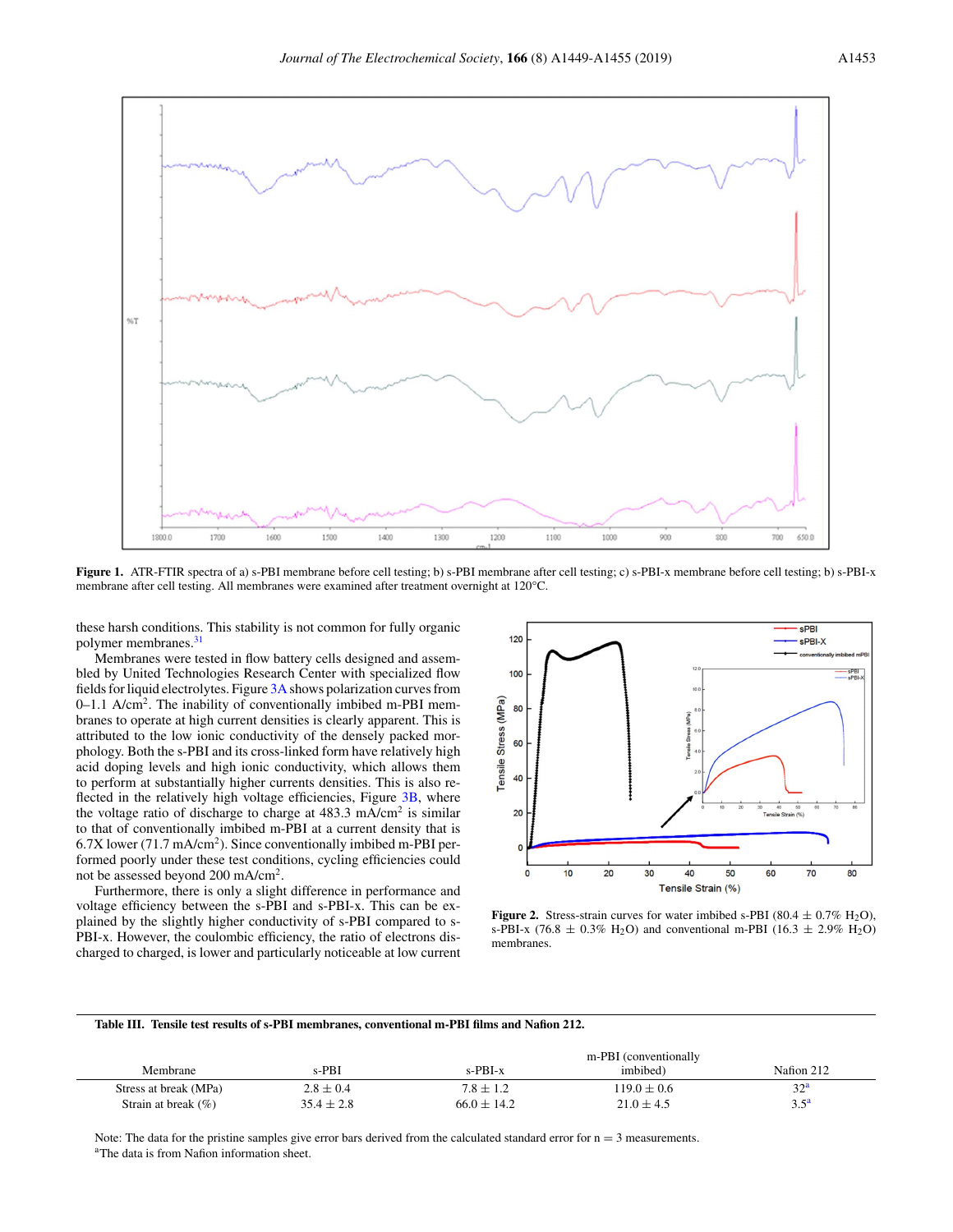|  |  |  | Table IV. Oxidative stability of sulfonated PBI gel membranes in $V^{5+}$ solutions. |  |
|--|--|--|--------------------------------------------------------------------------------------|--|
|--|--|--|--------------------------------------------------------------------------------------|--|

| Membrane                    |                                  | Titration Date $(t = 267 \text{ days})$ |                                  | Titration Date $(t = 401$ days) |  |
|-----------------------------|----------------------------------|-----------------------------------------|----------------------------------|---------------------------------|--|
|                             | $V^{4+}$ (mol/L)                 | $V^{5+}$ (mol/L)                        | $V^{4+}$ (mol/L)                 | $V^{5+}$ (mol/L)                |  |
| $V^{5+}$ Control<br>$s-PBI$ | Non-detectable<br>Non-detectable | .570<br>.551                            | Non-detectable<br>Non-detectable | 1.583<br>1.576                  |  |

densities, attributable to the crossover of reaction species (Figure 3C). It is important to note that this contribution to inefficiency is reduced at high current densities where the increased reaction speed can outpace parasitic losses from crossover. The overall energy efficiency, a product of coulombic and voltage efficiencies, is a useful metric to determine the amount of energy lost during charge/discharge cycling. The results shown in Figure 3D indicate a promising potential use of PBI gel membranes formed from the PPA process. Even at low current densities, where the coulombic inefficiency is most pronounced, both s-PBI and s-PBI-x have similar or even greater energy efficiency compared to conventionally imbibed m-PBI because the high voltage efficiency compensates for those losses. At high current densities, the unmodified s-PBI membrane displays a slightly higher energy efficiency than the crosslinked s-PBI. A major advantage of the VRB system is that the energy capacity of the battery can be fully recovered by simply redistributing the V ions. For example, a simple recovery method is to fully mix the posolyte and negolyte and then redistribute this fully-mixed solution between the two reservoirs at certain intervals. $32$  Alternatively, one can redistribute small amounts of V between the posolyte and negolyte at more frequent intervals, and this distribution of V can also be based on the average oxidation state of the V to maximize the energy capacity as the oxidation state of the electrolyte varies with extended operations due to side reactions.<sup>33</sup> Nonetheless, high V crossover is not desirable in a VRB membrane, and crosslinking proves to be a viable approach for reducing this characteristic.



**Figure 3.** A) Polarization curves with 80% state-of-charge electrolyte, and cycling efficiencies: B) voltage efficiencies, C) coulombic efficiencies, and D) energy efficiencies of VRB cells that were otherwise identical but utilized with three different membranes: s-PBI, s-PBI-x, and m-PBI (conventionally imbibed).